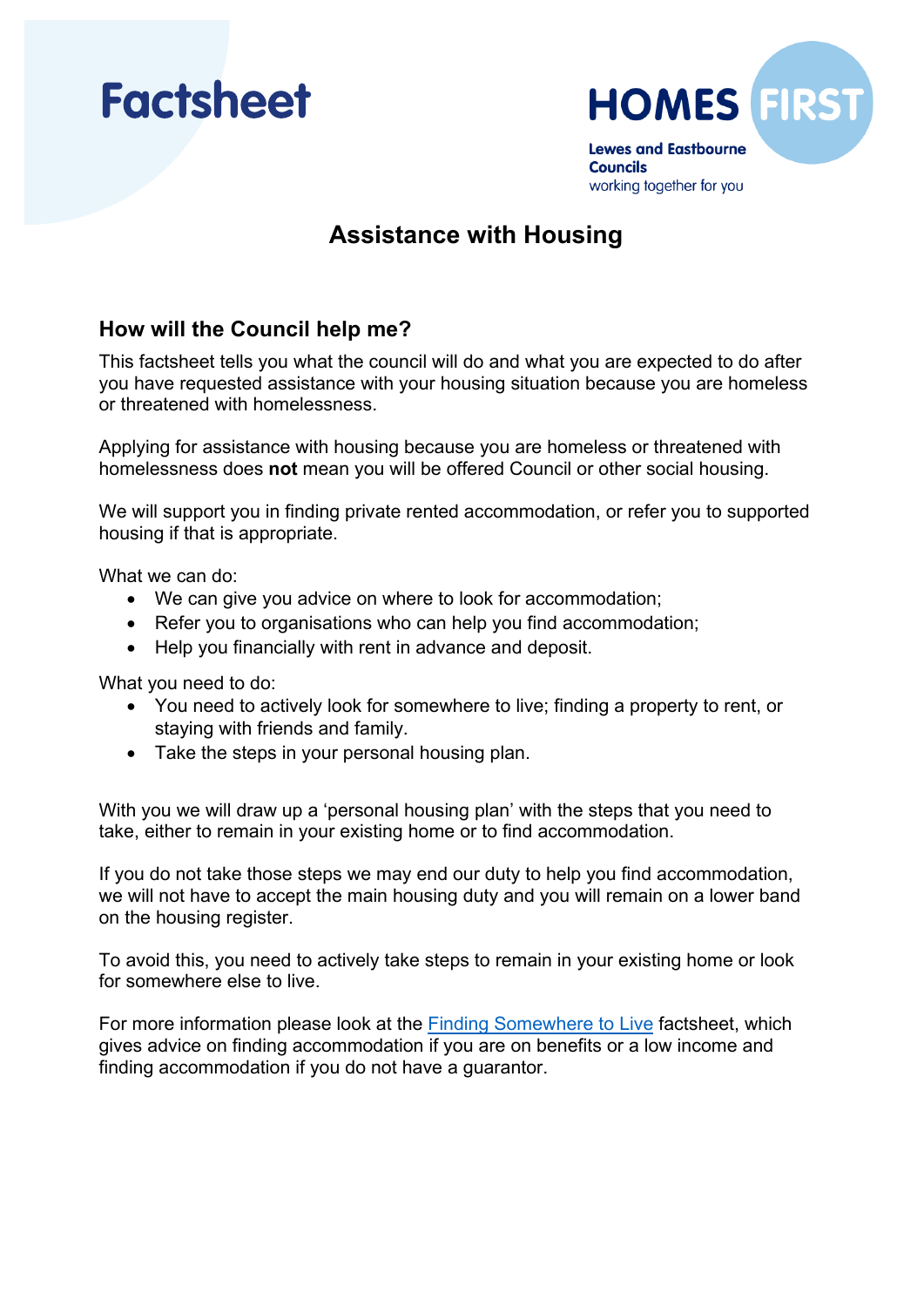## **Council and Social Housing**

The only way to get council and other social housing is to complete a housing register application, which is separate from asking for help because you are homeless or threatened with homelessness.

If you complete a housing register application you will be given a banding and can bid for accommodation (see the [housing allocations policy](https://www.lewes-eastbourne.gov.uk/housing/apply-for-housing/) for more information).

Waiting times to be rehoused from the housing register can be years and this will not normally be the solution to your current housing problem.

### **Eastbourne applicants**

 On the housing register if you would be entitled to a 1-bed or studio property. There are currently about 500 households on the register for a 1-bed property. Only 11 1 bed and 2 studio properties were let through the housing register in the six months from 1 April to 30 September 2020.

 currently about 350 households on the register for a 2-bed property. Only 5 2-bed On the housing register if you would be entitled to a 2-bed property. There are properties were let through the housing register in the in the six months from 1 April to 30 September 2020.

 currently about 220 households on the register for a 3-bed property. Only 4 3-bed On the housing register if you would be entitled to a 3-bed property. There are properties were let through the housing register in the in the six months from 1 April to 30 September 2020.

 currently about 60 households on the register for a 4-bed property. Only 1 4-bed On the housing register if you would be entitled to a 4-bed property. There are property was let through the housing register in the in the six months from 1 April to 30 September 2020.

### **Lewes Applicants**

The only way to get council or social housing is by applying on the housing register. Council or Social housing is not a realistic option for resolving your current housing situation as the waiting times to get rehoused can be years.

 are currently about 550 households on the register for a 1-bed/studio property. Only On the housing register if you would be entitled to a 1-bed or studio property. There 18 1-bed and 2 studio properties were let through the housing register in the six months from 1 April to 30 September 2020.

 currently about 300 households on the register for a 2-bed property. Only 10 2-bed On the housing register if you would be entitled to a 2-bed property. There are properties were let through the housing register in the in the six months from 1 April to 30 September 2020.